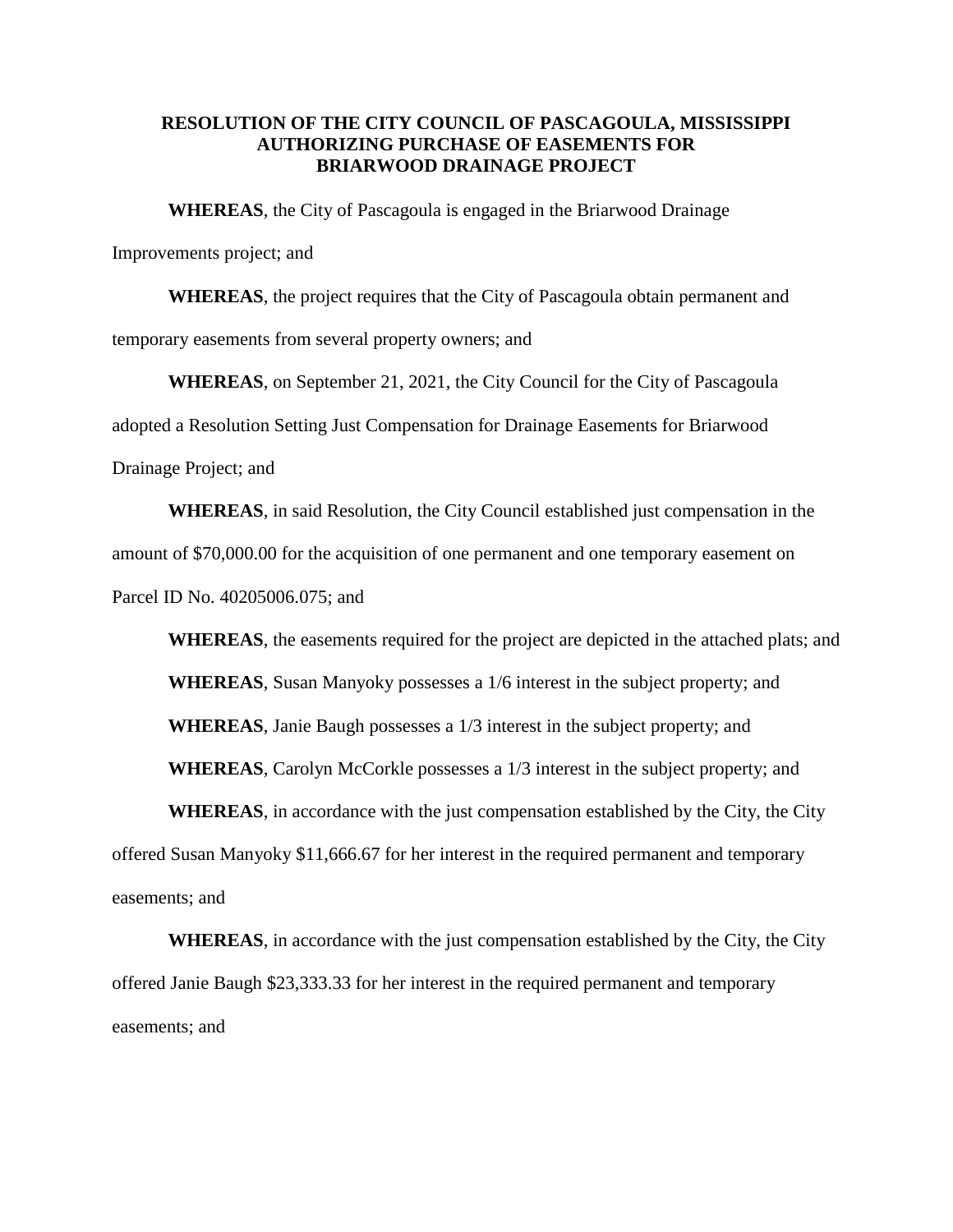**WHEREAS**, in accordance with the just compensation established by the City, the City offered Carolyn McCorkle \$23,333.33 for her interest in the required permanent and temporary easements; and

**WHEREAS**, Susan Manyoky, Janie Baugh, and Carolyn McCorkle have accepted the City's offers for the acquisition of the required permanent and temporary easements; and

**WHEREAS**, it is necessary and in the City's best interests to proceed with the acquisition of these easements.

## **NOW, THEREFORE, BE IT RESOLVED AS FOLLOWS:**

**SECTION 1.** That the City Council of Pascagoula, Mississippi adopts the foregoing recitals as its findings.

**SECTION 2.** That the City Council of Pascagoula, Mississippi hereby authorizes the City Manager, or his designee, and the City Attorney, to acquire the permanent drainage easement and eighteen-month temporary construction easement from Susan Manyoky, Janie Baugh, and Carolyn McCorkle and to record the City's ownership interests therein in the land records for Jackson County, Mississippi.

**SECTION 3.** That the City Council of Pascagoula, Mississippi hereby authorizes the Comptroller to issue warrants as follows, to be paid upon each owner's conveyance of the subject easements to the City of Pascagoula, Mississippi:

Susan Manyoky: \$11,666.67

Janie Baugh: \$23,333.33

Carolyn McCorkle: \$23,333.33

The motion to approve the foregoing resolution was made by Councilman and seconded by Councilman \_\_\_\_\_\_\_\_\_\_\_\_\_\_\_\_, and the following vote was recorded: